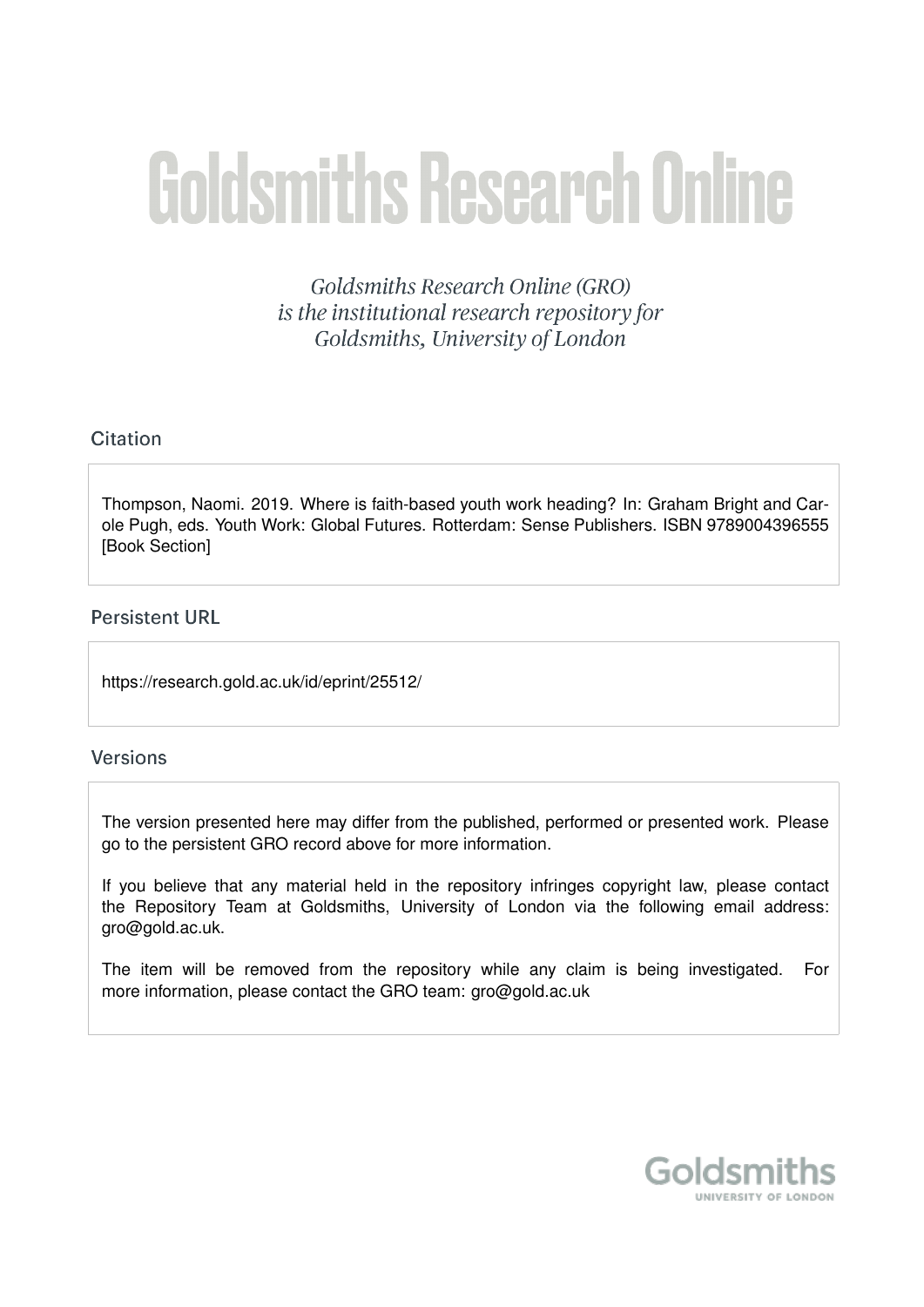# Chapter 9 Where is faith-based youth work heading?

# Naomi Thompson

Since the global financial crash of the early twenty-first century, youth and community work has seen a decrease in funding alongside an increase in need. The effect of the dominantly right-wing response to the fiscal crisis on Western economies has seen both a reduction in state funding for work with young people and communities, as well as a decrease in resources and increase in burden on the charities sector. This has severely impacted on youth work both in contexts where state funding was previously available, and in other contexts where the provision of services for young people relies solely on the voluntary, community and charities sectors.

The years of austerity politics that have followed the financial crisis in the UK have led to severe cuts to state-funded youth work with budgets no longer ring-fenced at national level, and youth services set to be the first public service to completely disappear (Jeffs, 2015). Much youth work has been commissioned out with lower budgets and/or taken on by the struggling charities sector. Possibly the most consistently funded youth work over recent years has been that undertaken by faith groups. Whilst these faith groups have often operated rather separately from secular youth work providers (and even from each other), it is argued that times of challenge also bring opportunities for creative practice (Coburn and Gormally, 2017).

As funding for youth services has declined over recent years in the UK, there has been an increase in partnerships between secular and faith-based providers. These partnerships take various forms including faith-based projects employing non-religious staff or volunteers, local authorities or other funders commissioning work out to faith-based providers, as well as a range of more mutually negotiated, equal partnerships between secular and faith-based providers. Whilst statutory and other secular youth services have been subject to a neoliberal 'targets and outcomes' culture over recent decades, faith-based youth work has largely avoided this (Jeffs, 2015).

This chapter explores what the future of faith-based youth work might look like. In particular, it considers the recent growth in partnership working between faith-based and secular youth work, and the need for this to continue in an uncertain future for public services. It examines how these partnerships increase the capacity for faith-based youth work to contribute to civil society and continue to grow in prominence as a key player in the provision of youth and community services. It also identifies the increasing challenges presented to faith-based youth work by the right-wing ideologies that have gained in prominence in the UK and beyond. These include not just the austerity agenda but also a discourse of surveillance and suspicion. In the UK, this is seen particularly through recent counter-extremism legislation and calls for faith-based youth work providers to be registered, monitored and inspected (Home Office, 2015). Such ideologies of suspicion and surveillance have gained a platform on a global level, perhaps most clearly illustrated by the movements which drove the Brexit vote and the election of Donald Trump as President of the USA.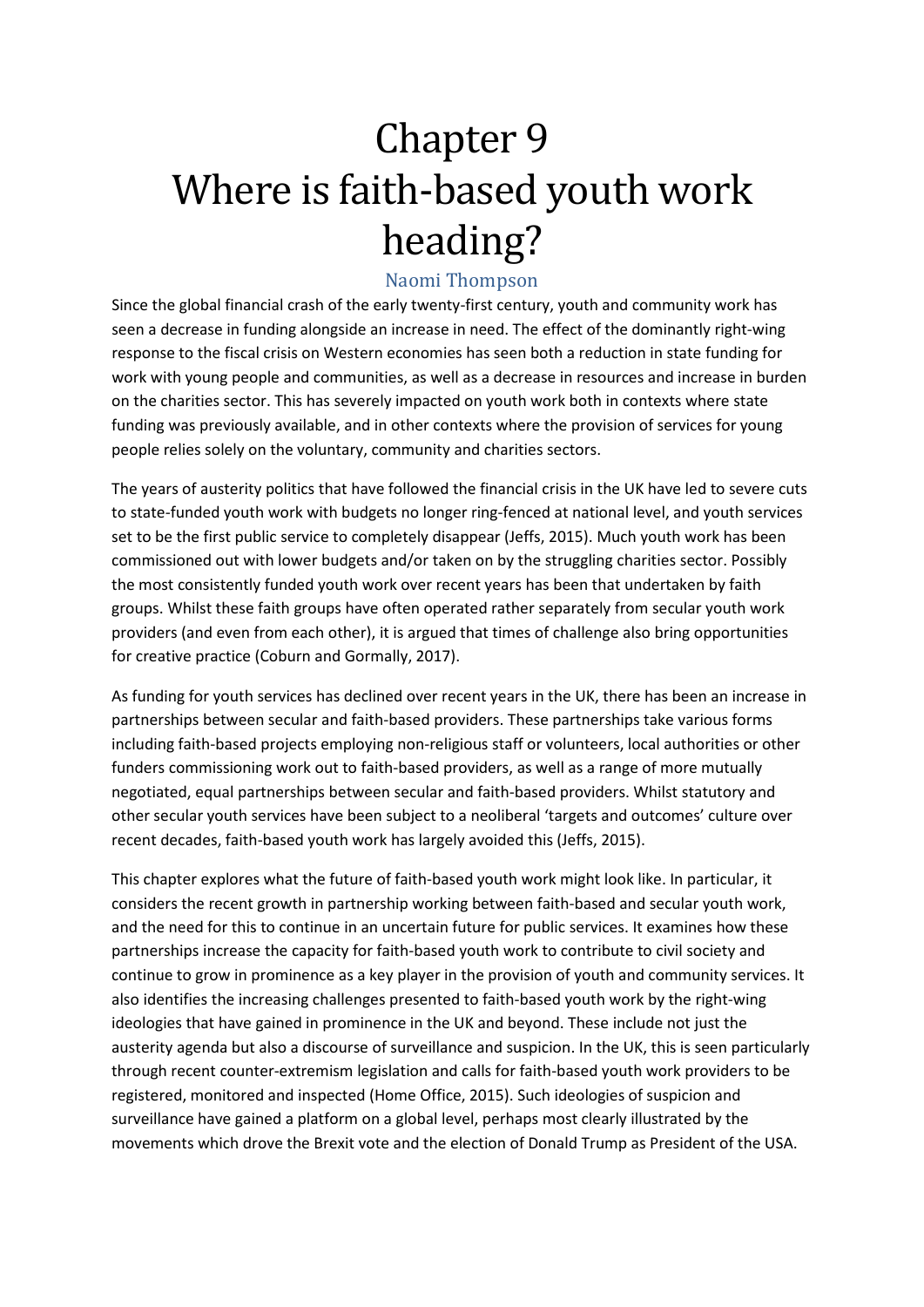This backdrop of suspicion makes the increase in partnership working all the more pertinent and crucial in breaking down misunderstandings.

The discussion in this chapter draws on research conducted with 15 youth workers involved in partnership working between Christian and secular organisations. The research brings out the positive and negative experiences of the youth workers and the shared values held between the partners. Whilst this research focused on Christian-secular partnerships in the UK, the discussion connects the findings, albeit to a limited extent, to some wider contexts.

The chapter concludes that the future of faith-based youth work is in the continuation and expansion of such partnerships between the secular and faith-based sectors. These partnerships have a clear role to play in plugging the gaps in provision and enabling workers and organisations to support each other in a climate where they are stretched and under-resourced. The discussion draws on the concept of 'progressive localism' (Featherstone et al, 2011) to argue that these partnerships need to go further to form an active resistance to right-wing ideologies. Both secular and faith-based youth work contain strands and traditions of radical practice that have a role to play in actively and collaboratively resisting neoliberal culture and standing up for those who are most affected by growing inequality (de St Croix, 2010; Pimlott, 2015a).

#### **What do we mean by faith-based youth work?**

There have been debates within faith-based youth work as to what actually constitutes *youth work* and whether more confessional or proselytising forms of practice fit the definition. In Christian youth work, this has manifested in a debate as to what is youth work and what is youth ministry (Thompson, 2017). Whilst Brierley (2003) suggests that youth ministry is a specialist branch of youth work that focuses on Christian faith transmission, Collins-Mayo et al (2010) distinguish clearly between them as practices with different values and philosophies. Similarly, in Muslim youth work, Hamid (2006) distinguishes between Muslim youth work and Islamic youth work with the former focusing on social education and the latter on teaching Islam. For the purposes of this chapter in a wider youth work text, an interpretation of faith-based youth *work* in its non-confessional form is adopted. Thus, this chapter is not concerned with those forms of youth *ministry* which are focused primarily on faith transmission or that emerge as evangelical or proselytising endeavours directed at non-adherents. Instead, the focus is on the forms of faith-based youth work centrally concerned with engaging with civil society, promoting human flourishing and pursuing the common good, which draw from the well of accepted youth work values, of which there are many manifestations within the faith sector (Pimlott, 2015a; 2015b; Jeffs, 2015; Bright et al, in press).

#### **Right-wing politics and rolling back state provision.**

Recent years have seen a rise of extreme right politics in various countries. For example, both Brexit and President Trump have emerged from the same right-wing values and rhetoric. This is a political rhetoric that creates divisions and discourages state 'hand-outs'. In the US and the UK, a significant rolling back of the state is underway. This is being implemented in a systematic dismantling of state provision that will not be easily reversed. We can see this through healthcare systems where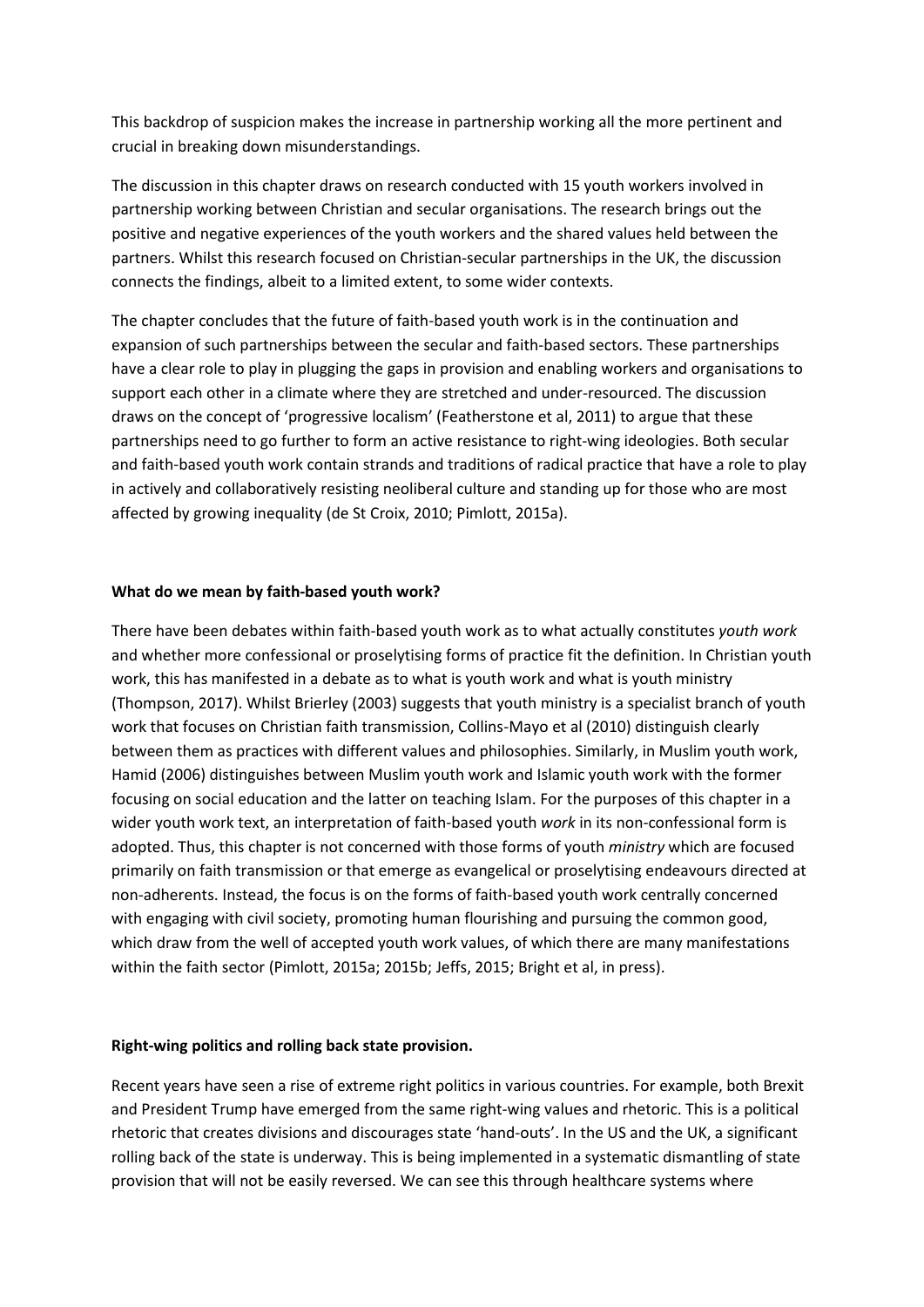significant structural changes, such as the attempts to abolish 'Obamacare' in the US and the restructuring of the NHS to allow more contracts to profit-making providers in the UK, are reforming both the systems and structures themselves, as well as the values and cultures that underpin them. However, growing inequality in these contexts is not just a by-product of right-wing austerity, it is a direct outcome of right-wing policy discourses of 'othering' (see, for example, Pihlaja and Thompson, 2017, on how policy exacerbates the exclusion of young Muslims). Both the Brexit and Trump campaigns catalysed and drew on far-right rhetoric that created division and fear between groups of people, and was, at times, explicitly racist. In regard to religion, a tension exists where, particularly at an institutional level, such campaigns often draw on forms of civic religion (particularly within Christianity). Yet, faith groups are also involved in the resistance, as some of the examples in this chapter demonstrate.

Youth work has never had a statutory footing in the US although there is a well-developed youth development and after-school sector, and, to an extent, a shared academic body of literature with the UK. Recent years have seen discussions of professionalisation and standardised competency frameworks for youth work in the US, but these have, as yet, not emerged, and any hopes for increased state sponsorship for such work seem to be waning. Whilst some of the well-established national organisations delivering youth work are faith-based (see, for example, Young Life and the YMCA movement), there is a history of separation of secular and faith-based practice in both the USA and the UK (Bright et al, in press; Thompson, 2017).

In the UK, statutory youth services have been closed down in some localities, stripped back to the bare bones in others, and have all but disappeared. The non-statutory UK youth work sector spans small and large charities and organisations, with the emergence of social enterprises and even some entirely private profit-making businesses in recent years. Faith-based providers are one of various stakeholders in the current landscape, and arguably one of the least precarious. Since the early twentieth century, faith groups have been reported as holding the largest share of youth work provision, even before statutory decline (Brierley, 2003; Green, 2006; Stanton, 2013).

Over recent years, UK youth work theorists, Mark K. Smith and Tony Jeffs appear to have shown little sympathy for the decline of the statutory sector, and, have even at times championed what they perceive to be the thriving faith-based sector (see for example, Smith, 2015; Jeffs, 2015). In fact, Jeffs and Smith predicted as early as the 1980s that youth work's professionalised 'local authority' era in the UK would come to an end (see Jeffs, 1982; Jeffs and Smith, 1987; Jeffs and Smith, 1990; Jeffs and Smith, 1993; Jeffs and Smith, 2006; Jeffs and Spence, 2008). However, they also recognise that this does not mean the end of grassroots youth work, largely because youth work is alive and well in the faith-based sector, particularly in Christian practice (Smith, 2015; Jeffs, 2015). Jeffs, in particular, states that 'whenever discussion of "a youth work crisis" occurs it is important to recall the "crisis" relates almost exclusively to secular units' (Jeffs, 2015: 11). He frames the distinction between secular and faith-based youth work in relation to the presence of shared values:

*'Secular and statutory youth work clearly has much to learn from both the faith-based and uniformed sectors… Faith-based youth work is doing so much better, by comparison, primarily because it operates according to a set of shared internal beliefs – educational and spiritual. Beliefs that mean it has ambitions both for itself and those it seeks to serve. By way*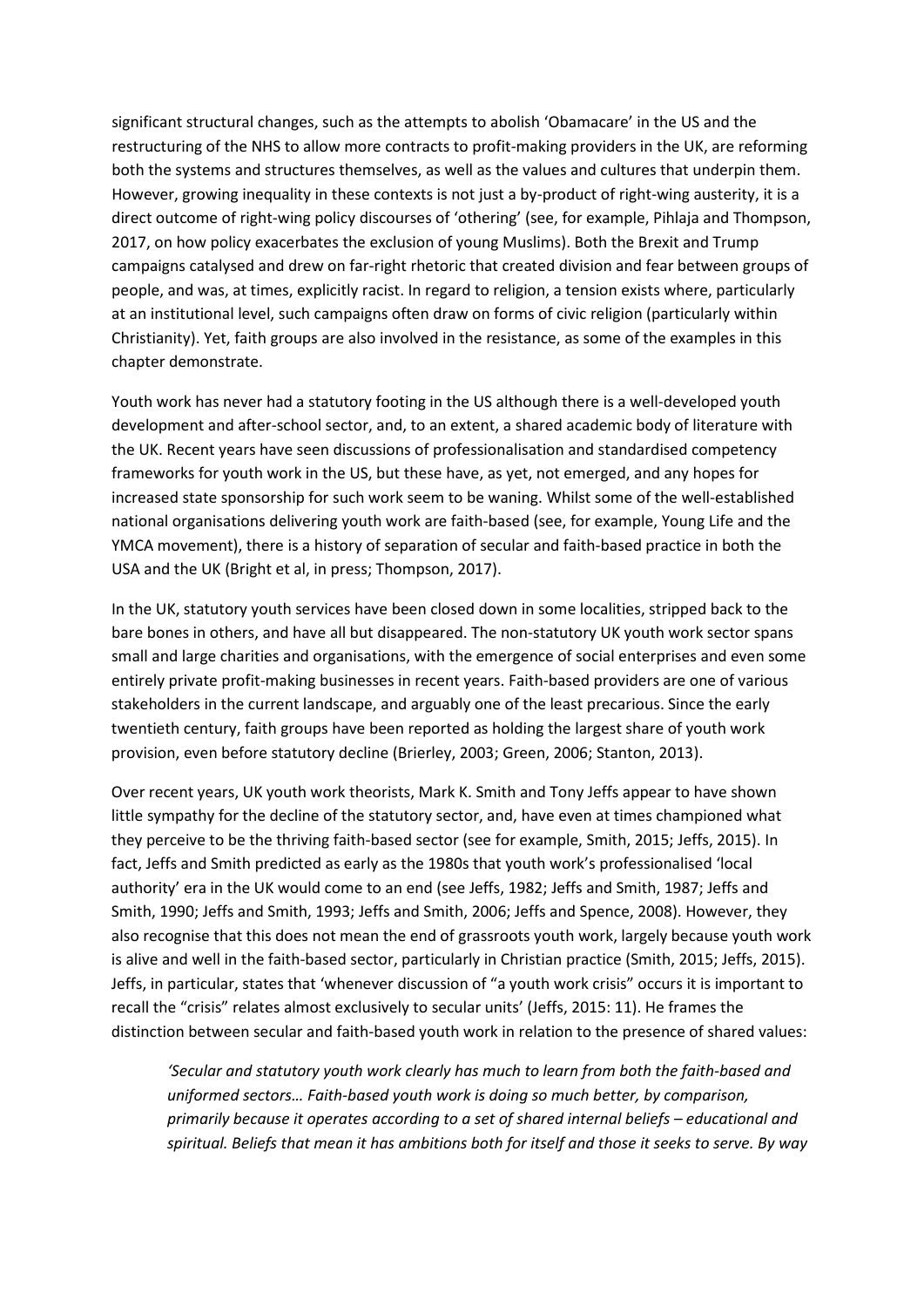*of comparison one encounters only a void at the heart of secular and statutory funded youth work*' (Jeffs, 2015: 14).

Jeffs' analysis of the decline of secular youth work is largely related to its distortion by the neoliberal culture of recent decades with its emphasis on targets and outcomes in youth work. He suggests national voluntary sector organisations have been 'hollowed out' in the same way as state-funded organisations:

*'Frankly the latter now needs a reason to exist; a justification over and above a self-serving wish to pay their wage-bills. Until better reasons to flourish are articulated the national organisations will continue to 'hollow-out' and clubs and units carry on vanishing. Not least because individuals will not freely give of their time to 'dance to the tune of others' nor will young people in any number seek to affiliate to organisations that ultimately only need them to meet targets and secure funding'* (Jeffs, 2015: 14).

This is a view supported by the *In Defence of Youth Work* campaign in the UK, which was formed in 2009 before austerity kicked in, in critique of the increasing prevalence of market values in youth work (IDYW, 2009).

#### **Plugging the gaps?**

The faith-based and secular youth work sectors have typically been very separate from each other. However, the faith-based sector has regained prominence in the field over recent decades. This is due to a combination of factors including cutbacks to secular services, alongside relative stability in the faith-based sector, as well as some youth workers actively bridging the divide to form secularfaith partnerships. Separation between the sectors has arguably been exacerbated by mutual suspicion from both sides, although suspicion of faith-based youth work by the wider field has been more widely reported (Clayton and Stanton, 2008; Hart, 2016). Anecdotally, at the national level in the UK, it is possible to find both recent examples of separation and of reaching out. For example, the former National Council for Voluntary Youth Services (NCVYS) did not appear to make any significant attempt to include the faith-based sector in its networks. The *In Defence of Youth Work* campaign however made bringing together the secular and faith-based sectors the theme of its 2015 national conference, recognising a shared resistance to neoliberalism. The largest part of the UK faith sector is Christian (indeed, it is the largest youth work sector overall); they have largely tended to organise their own conferences and training programmes even where laying claim to youth work standards and frameworks developed in the wider field.

Whilst it could be tempting in a dominantly secular text to simply consider the role of faith groups in plugging gaps left by the state and other cutbacks to youth work provision, it is instead important to emphasise that faith-based youth work has a long history that precedes state and secular funding:

*'The origins of faith-based youth work, and indeed youth work more generally, lie in the Sunday School movements of the UK and America and in Jewish youth work, which were developed as lay movements in response to social need (Jeffs and Spence, 2011; Lynn and Wright, 1971; Pimlott, 2015b; Stanton, 2011). The largest sector of the UK youth work field (Brierley, 2003; Green, 2006; Stanton, 2013), and a significant player in community-based*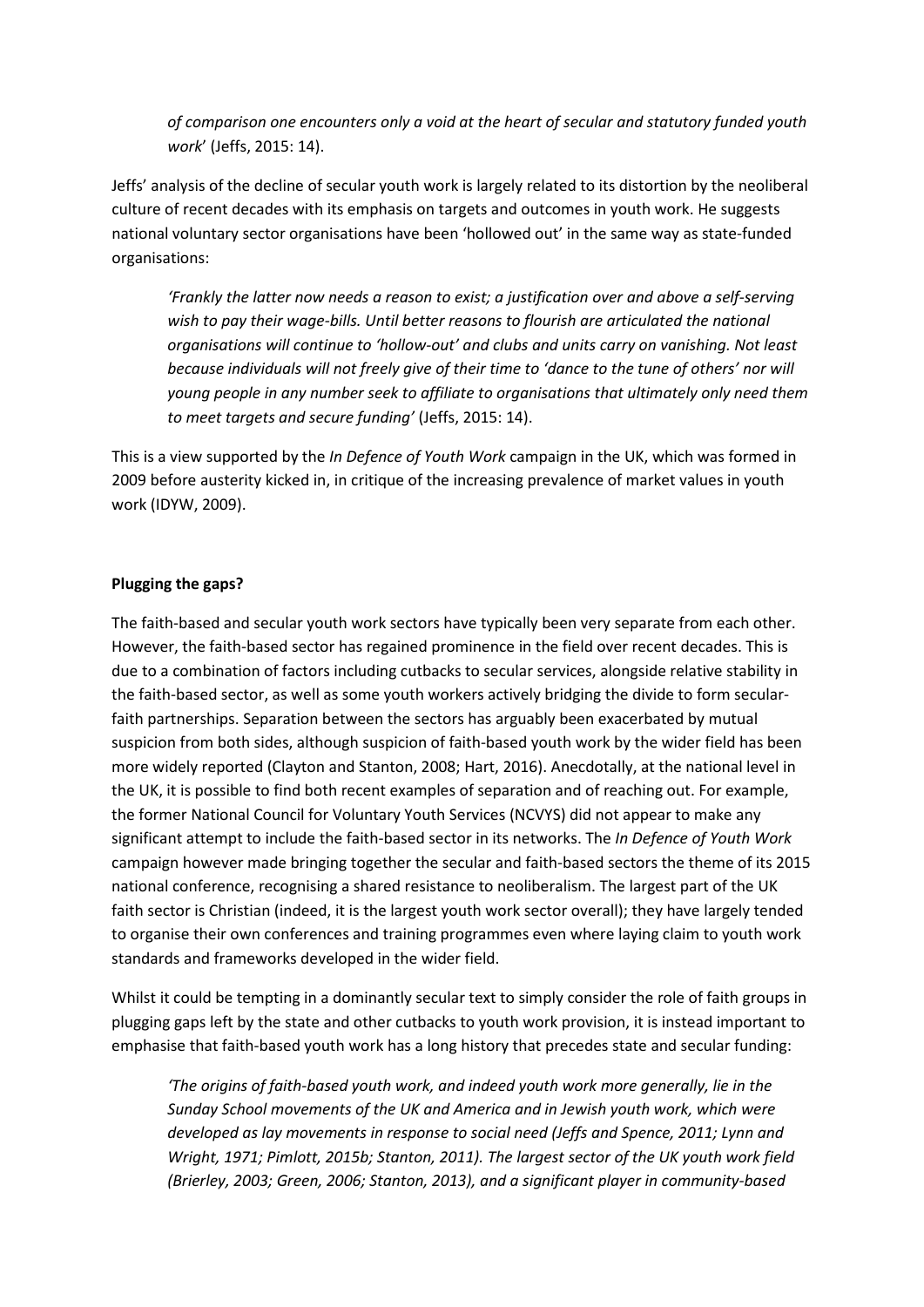*provision in other contexts such as Australia and the USA, faith-based practice has had an influential role in youth work's history and development… it remains important to recognise its significance across time and place, rather than as a 'poor relation' to the wider field*' (Bright et al, in press).

In the UK in the late 1700s and in the US in the early 1800s, the early Sunday Schools emerged before any form of statutory education existed to teach young people to read and write on their only day off from work (Thompson, 2017). The national voluntary sector network, UK Youth (previously the National Association of Girls' Clubs) was borne, in part, out of the Jewish girls' work movement in the UK (Jeffs and Spence, 2011). As such, faith-based youth work existed long before the welfare state in the UK and did not emerge in response to its decline. Arguably though, much faith-based youth work may have developed in recognition of state absence, particularly in the international context where state-sponsored youth work is a rarity.

Faith-based practice has arguably played a role in both colluding with and challenging the austerity agenda in the UK. When the Church of England was reported to be receiving £5 million of 'Big Society' funding, the National Secular Society accused them of 'colluding in the destruction of the welfare state' (National Secular Society, 2010). By contrast, faith-based organisations such as The Trussell Trust have both provided for those affected by welfare reform and challenged the political discourse underpinning it (The Trussell Trust, 2017). At the local level, faith-based organisations have continued to provide services for their local communities, and many children and young people in the UK will have, for example, attended some form of activity in a church hall; whether play groups, after-school clubs, holiday clubs, youth clubs, or uniformed groups. These local services are not new initiatives developed in times of austerity, but have long existed as part of children's and youth provision in local communities. Such forms of faith-based provision have, however, potentially become more visible, particularly where faith-based and secular partnerships have emerged, whether through contracts from local authorities looking to commission out services previously delivered in-house, or as part of local partnerships looking to provide joined-up services in areas where other provision has declined or ceased.

#### **Progressive localism – the way forward?**

It is through collaborative partnerships, rather than through relying on one benevolent, paternal funder, that the youth work sector is likely to sustain itself in any of the world's economies. The austerity climate might even be a catalyst for such work in some contexts. In the UK, austerity has been tied up in policy discourses that emphasise communities sustaining themselves through the mantras of 'Big Society' and 'Localism' introduced under David Cameron's Coalition Government (2010-15). Its youth statement, Positive for Youth (2011) draws on these philosophies of rolling back the state and local and community organisations sustaining what was previously protected through statutory funding.

It was in this climate of austerity, localism and of state residualism, that Featherstone et al (2011) introduced the concept of 'progressive localism' as a possible way forward. It is worth emphasising here that David Featherstone and his colleagues are deeply critical of 'austerity localism' and frame it as the latest implementation of a form of politically driven neoliberalism that imposes market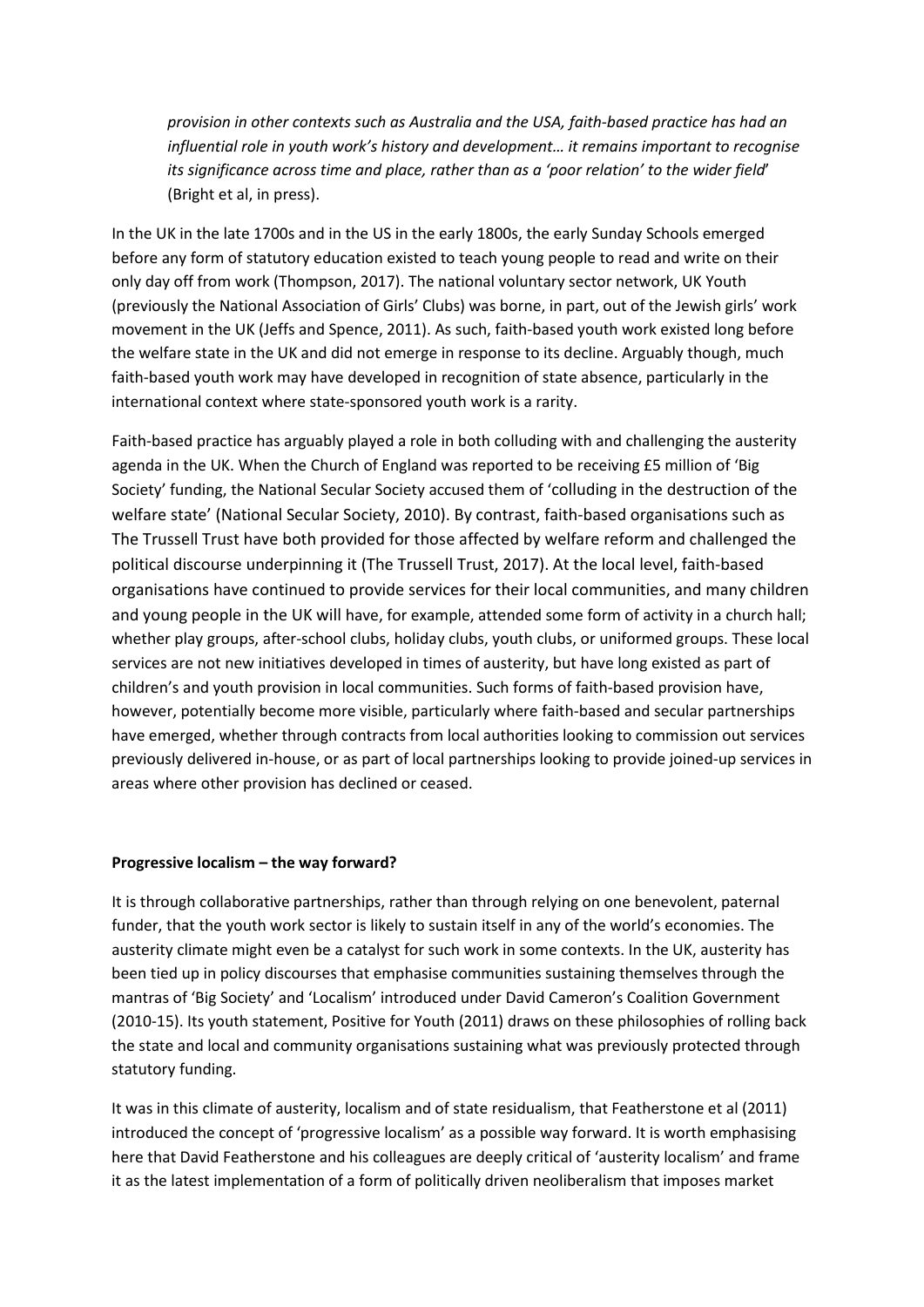values on public services in order to justify the reduction of welfare provision. As such, 'progressive localism' is not a collusion with neoliberalism (as in the receipt of 'Big Society' funding to simply replace what was previously state-provided but with less money), but involves active resistance to it (as in the campaigning against the damaging effects of the erosion of welfare). Featherstone et al's (2011) 'progressive localism' is politically active rather than politically compliant; it opposes austerity and resists neoliberalism.

Arguably, therefore, forming genuinely collaborative partnerships in a marketized culture of competitiveness could subvert neoliberal values. However, for organisations committed to social justice, there is a need to go beyond simply resisting the values of the market to explicitly challenge the division and inequality created by right-wing discourses of austerity and fear. A recent example of such a manifestation of radical 'progressive localism' can be seen in the response to the Grenfell Tower fire in London in 2017. The fire in a social housing apartment block caused at least 70 deaths (although at the time of writing the exact number remains unconfirmed) and made many more people homeless. In response, local community organisations including mosques and churches came together, to provide shelter and food, and to act as donation centres. The response has also included locally-led campaigns to raise awareness of the inadequacy and unsafe nature of the housing being provided for Britain's poorest. The Christian-founded Trussell Trust is another UK example of 'progressive localism'; it partners with local organisations including churches and other community buildings to house and staff food banks. Alongside this local provision, it campaigns against austerity and poverty, raising awareness of poverty and hunger at local and national levels.

#### **Models of partnership**

The different forms of partnership that emerge to support local youth work appear to have different levels of potential in achieving the aim of 'progressive localism'. The primary qualitative research outlined below took place with 15 youth workers working in Christian-secular partnerships of some form. The discussion explores the various models of partnership as well as the values and tensions that emerge from the youth workers' experiences. Of the 15 youth workers who shared their experiences of partnership working, all but one were the Christian partner; therefore, the narratives explored below represent primarily the perspectives of the Christian youth workers in such partnerships. Three dominant models of partnership emerged from the research:

#### *Model 1: Christian organisations employing non-Christian staff and volunteers*

One of the forms of partnership that emerged was where the church or Christian organisation employed non-Christian staff or volunteers. This was most prevalent in relation to the employment of non-Christian volunteers to help out with church-based youth work where there was a shortage of willing volunteers from within the congregation. However, some examples of purposefully employing staff or volunteers from wider backgrounds also exist. One youth worker running a youth club in a cathedral explained how he employed volunteers from among the older young people most of whom were not Christians themselves: "I run a nominally Christian youth group for the Cathedral, but I have very few Christian volunteers. Most of the volunteers are young people themselves and have little or no church background." This youth worker saw this as part of an empowering and grassroots practice where volunteers emerge from within the existing community rather than being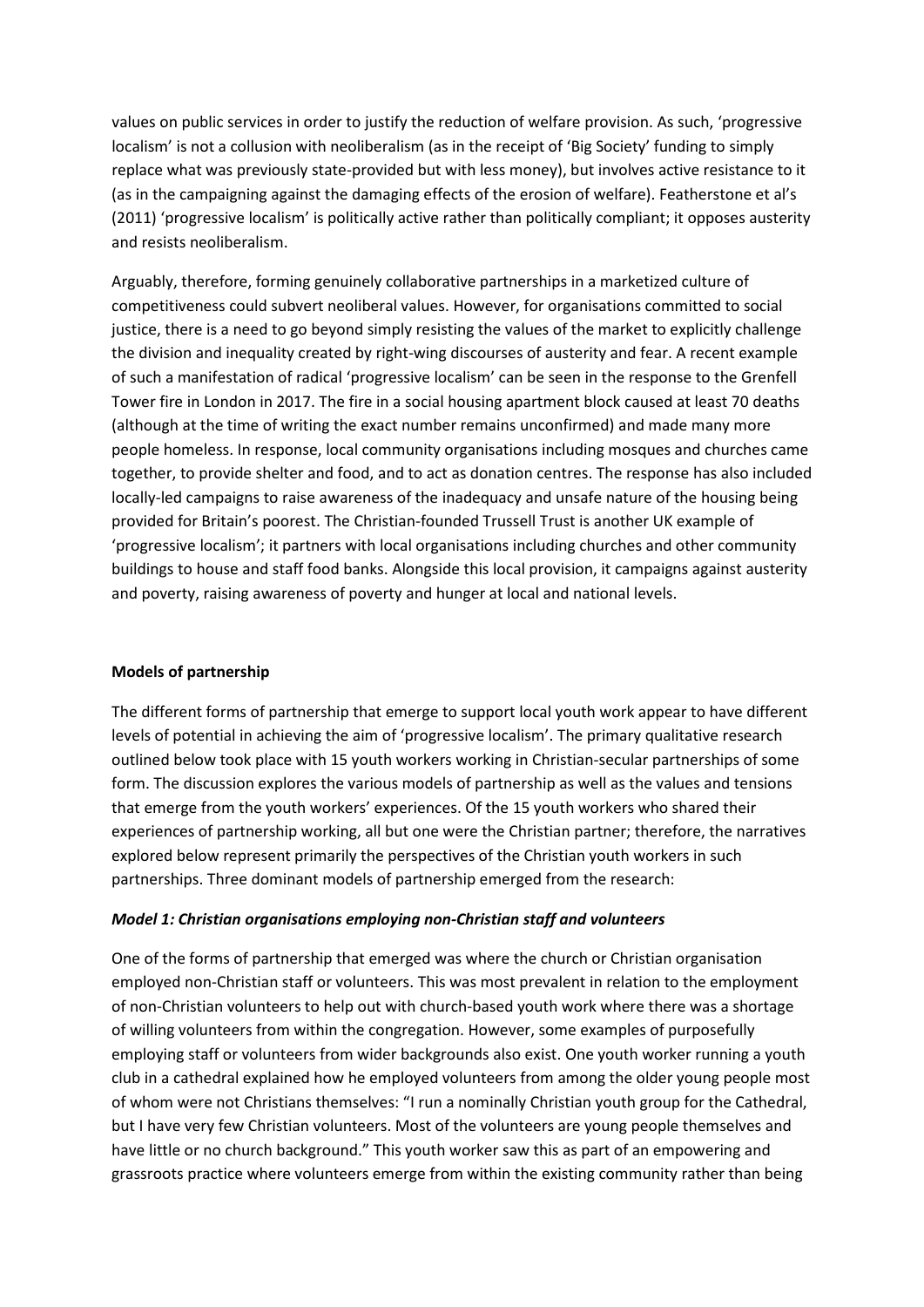recruited into it. As many of the volunteers were older young people nurtured through the youth group, he viewed it as a key facet of his practice. He felt that it facilitated an 'ethos of inclusivity' within the church stating that: "The fact that our volunteers are mostly not Christian sends a message about inclusivity and acceptance to the young people. We are a church, but all are welcome, and invited to contribute." On a practical level, this youth worker also explained that it meant he was able to employ volunteers based on their ability to engage with young people, rather than simply their 'creedal agreement'.

## *Model 2: secular funding commissioned to Christian providers*

Another dominant model of partnership between the Christian and secular sectors involves churches or Christian organisations receiving funding from local authorities or other secular commissioners to deliver youth work provision in a local area. In the youth workers' experiences, these partnerships were, in some cases, based on collaborative relationships with the funder. However, in others, it was felt that no real relationship existed between the partners:

*"The project simply received funding from the local authority. Records were kept to show how much work was taking place and occasionally there would be a monitoring visit. Other than fulfilling their contractual obligation with the local authority there really wasn't much in terms of collaboration."*

It is arguable that in contractual relationships with 'the state' such as this one, that it is particularly difficult to actively challenge neoliberal agendas, and that these forms of partnerships might even be interpreted as colluding with politically-driven austerity localism, however well-intentioned the workers. The youth workers recognised some of the challenges that receiving secular funding threw up such as their work feeling disjointed, or having to adapt it to the changing priorities of the funder.

There were examples where the receipt of such funding was based on more collaborative principles. One youth worker explained how an ongoing relationship of trust had been built with the local council through the church's delivery of community-based youth work for several years before receiving funding to do so. He stated: 'The local councils were brave enough to "hire" a church to run their youth provision despite a number of reservations. I was told by one councillor that "despite all the God stuff, the church has earned our respect"'. In such examples where trust and respect has been built over time, there is more potential for faith-based partners to resist neoliberal cultures and to shape the work around more holistic values than those of the market. The same youth worker stated that "We were also able to do it in our own way - avoiding any pre-defined outcomes such as targets or accreditation.". This suggests there is potential through such partnerships to resist the neoliberal 'targets and outcomes' culture that has been imposed on youth work in recent decades.

# *Model 3: equal partnerships*

The most positively discussed model of joint working was that based on equal partnerships between Christian and secular organisations. These partnerships were motivated by a shared desire for social justice, and to engage with, and respond to the needs of the local community. The forms of work delivered through these partnerships were varied and included youth clubs, youth forums, detached youth work, schools work, drop-in sessions and advice, guidance and support services for young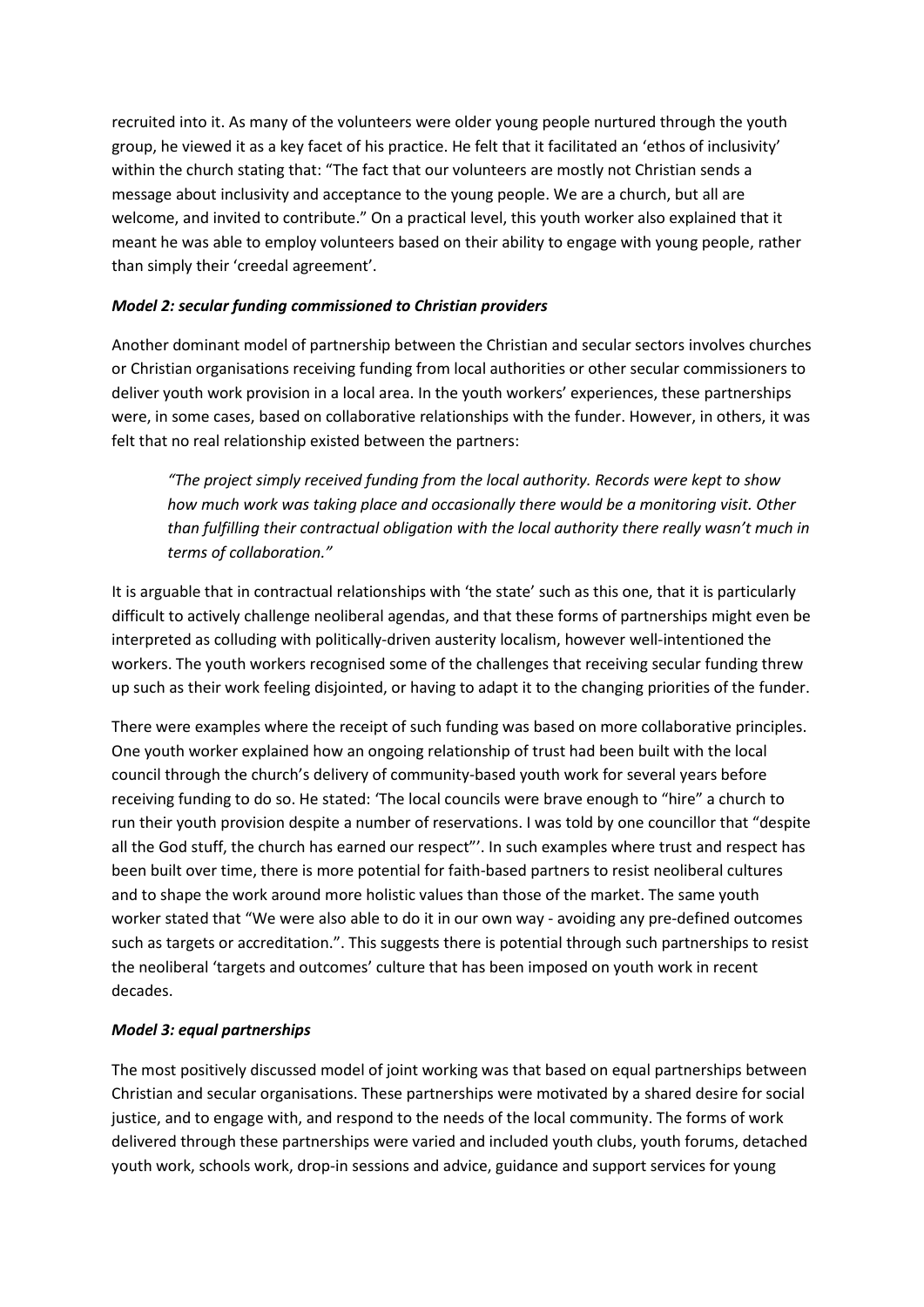people. One youth worker explained how local youth workers had formed a collaborative network to ensure they were working together in meeting the needs of their community. In this case, the network was formed and led by the church-employed youth worker:

*"We run a local activity network of all local interested groups in providing positive activities for children, young people and families. We meet every six weeks, give updates on work, identify gaps in provision, and then collaborate to fill those gaps. Sometimes this includes fundraising, sometimes just creative working. It has led to holiday clubs, lunch clubs, trips, residentials, play days and targeted work. For example, we realised that at Halloween there was often a spike in anti-social behaviour, so we collaborated between four agencies and took twenty of the most likely offenders away for the night. This was a great trip, and it reduced anti-social behaviour on the estate at home."*

By collaborating to fund and deliver their work, rather than compete against each other, partnerships such as these go some way to resisting neoliberal culture. However, it isn't clear how far they go beyond 'filling gaps' to actively resist or campaign against austerity in the ways suggested by 'progressive localism'.

#### **Shared values – towards the common good**

The youth workers in the study identified a number of shared values they had in common with their partners. These included: believing in young people; contributing to their wellbeing; having fun; providing safe spaces; offering support; respecting young people and each other; working together; and building community. A unique feature of the partnerships was that a collaboration between secular and faith-based providers allows for a holistic understanding of young people's wellbeing that includes their spiritual development. The only non-Christian youth worker in the sample related a positive experience of working with Christian youth workers, suggesting that the work was richer for their input and expertise:

*"From a secular point of view, the Church has never asked that we make religion a part of our provision. Young people have naturally brought discussions about their faith to us and we have had the resources to discuss and answer. The Church workers have never been worried about discussing other faiths and have always approached the topic with honesty and respect."*

The youth workers also felt that working in partnership meant that the local offer available to young people was enhanced and the overall quality of youth work in the area improved:

*"Doing things together builds relationships between partners. This then improves collaboration, shared values, referrals between projects, joined-up working… Working together creates additional capacity, avoids duplicating things, and means that resources go further. It also stops people feeling isolated, and it puts a check on whether other people think your work is helpful… Working together eventually builds a better place for everyone. That's what I hope anyway."*

This understanding of working together to build 'a better place for everyone' goes beyond simply plugging gaps in provision to a shared pursuit of the common good. The youth workers also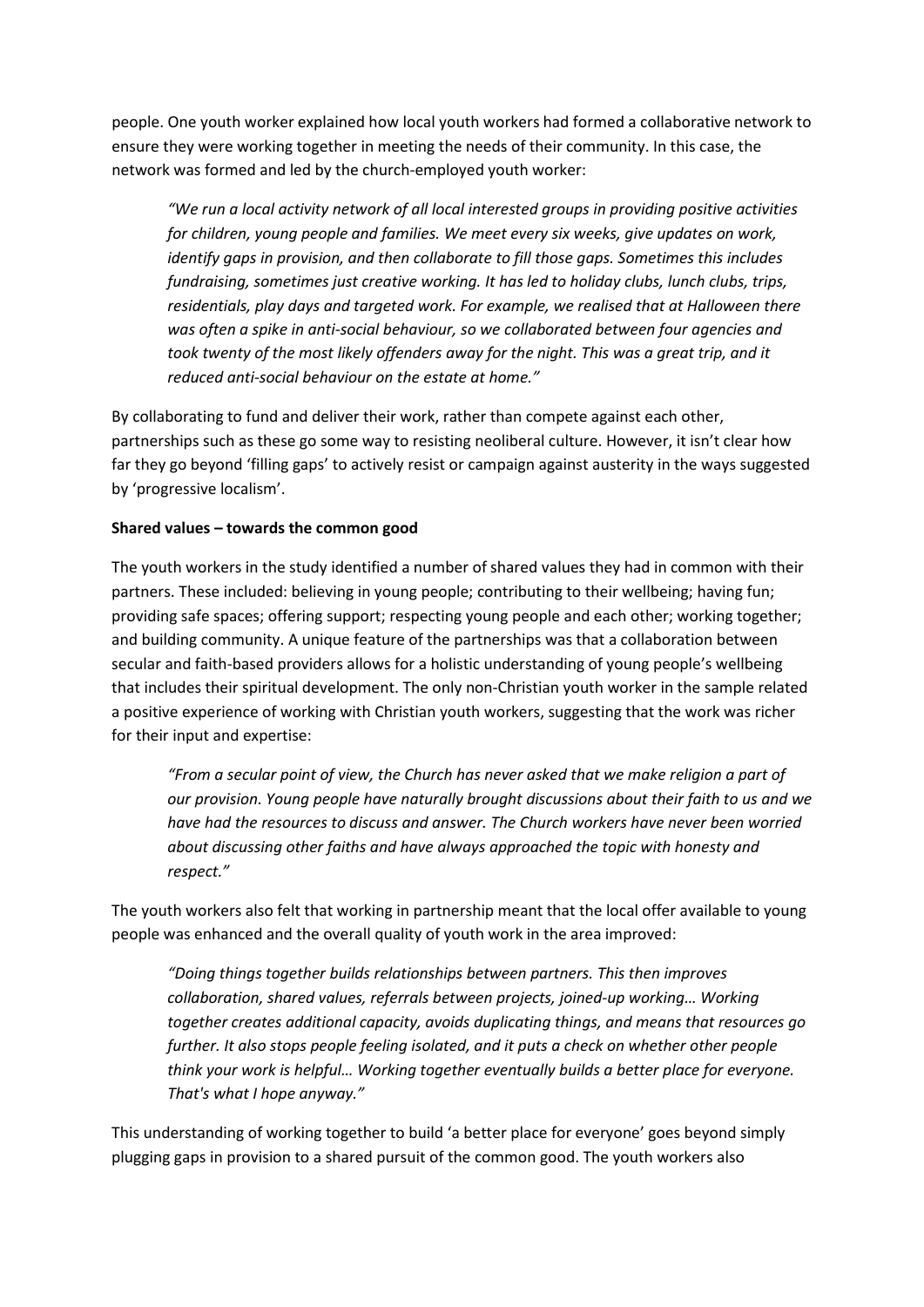understood the partnerships as having a role in reducing divisions between people particularly through bringing both youth workers and young people from different backgrounds together:

*"We ran a residential for young people from all over the district. This meant that while I was able to support other youth workers, funded by the parish councils, I was also able to take young people from the church along. While there, they got the opportunity to work with and get to know other young people from all over the area. This opportunity wouldn't have come about had I not been a part of the secular team as well."*

This suggests that such partnerships may, implicitly at least, be challenging right-wing discourses of division and fear, and subverting neoliberalism by resisting the 'targets and outcomes' culture. However, explicit examples of the partnerships being used to actively resist or campaign against poverty, austerity and inequality did not emerge in the narratives of the small sample of youth workers involved with the research. There were, however, signs of and clear potential for 'progressive localism' to be catalysed through these partnerships and in the values the youth workers professed to underpin them.

#### **Partnerships in tension**

The youth workers' experiences of their partnership working was largely positive. When directly asked about tensions, however, some did emerge. The most common issue that respondents identified as causing some tension was where suspicion existed between partners. Significantly though, several of the youth workers reported that suspicion is reduced and understanding increased by the process of working together and building relationships with each other.

There were some examples of negative experiences that related to bad practice on the part of both the Christian and secular partners in certain situations. One Christian youth worker expressed his discomfort at the way his former employing organisation had misled funders about the work they were delivering, describing them as "two-faced":

*"Privately the Christian [organisation] was vehemently evangelical in its outlook. It would only employ Christian youth workers. There was a clear agenda of wanting to evangelise to the young people. However, this was never articulated in the contractual agreement to deliver open access youth work on behalf of the local authority."*

Other tensions emerged where one partner felt exploited by the other. One Christian youth worker said he felt his organisation was 'used' by the secular partner:

*"We enabled them to hit all their funders' targets, because we had done the hard graft of building the relationships, whilst they had more funding, were better paid and would not have succeeded without us, but this was not reflected in any contribution to our costs."*

It was also stated that the vision of the work could be compromised by working together or receiving funding from secular partners, perhaps reflecting the imposition of neoliberal values on state-funded youth work: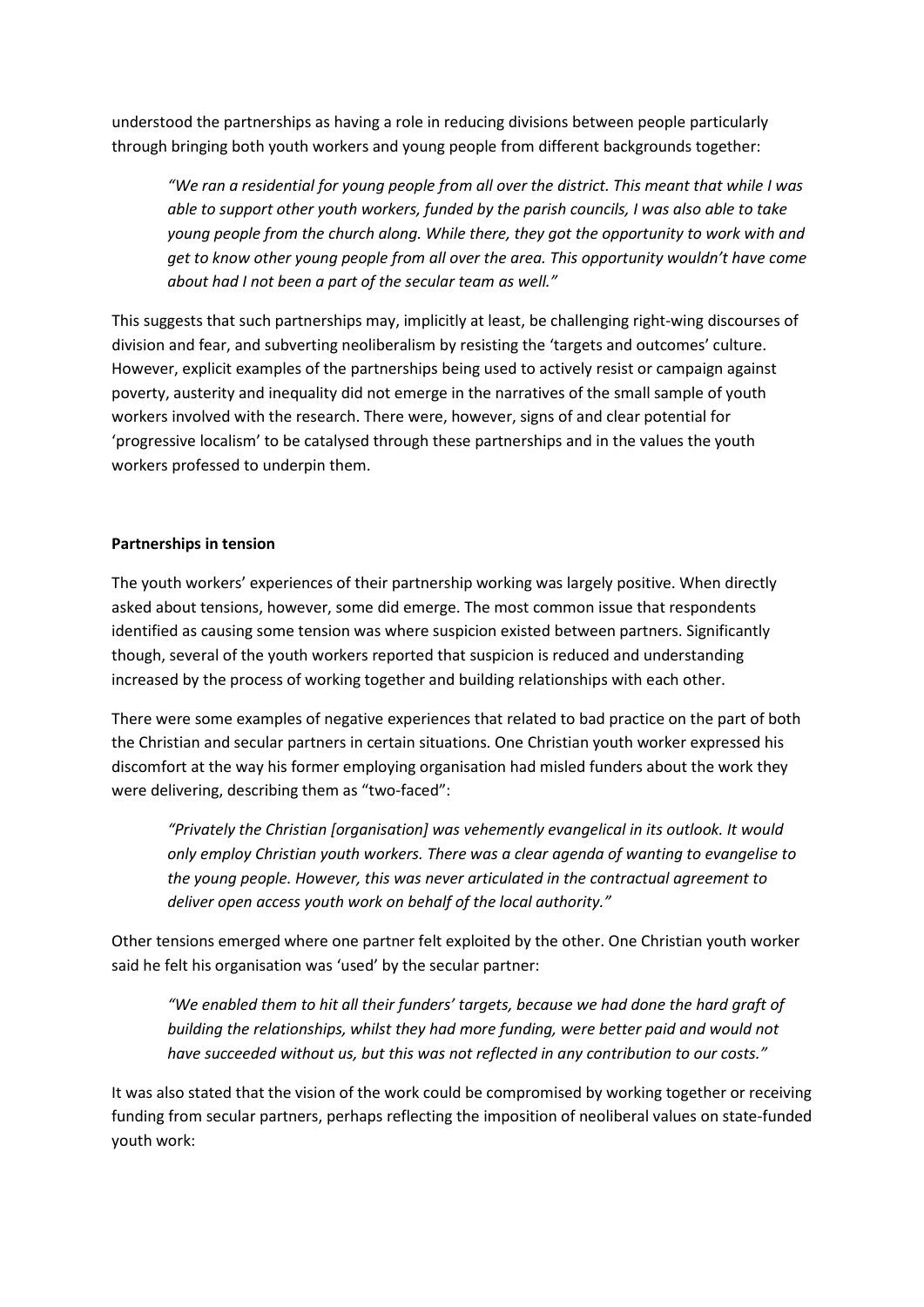*"Our vision and our ability to change and react to circumstances has felt very restricted by the money. Because they want a certain style and amount of work, we weren't always free to use our time and resources to best help the young people. This is partly because our understanding of helping young people does not necessarily line up with the Council's."*

It should be noted here that for the Christian youth workers it was not always the secular partner that they were in tension with in such cases. The church-employed youth workers also reported that it was sometimes the church that created tensions when a youth worker attempted to work with external partners, where the wider church did not share the vision or see value in such work.

The youth workers' experiences of partnership working were positive overall, and they could all identify shared values between the Christian and secular partners in the overall pursuit of the common good. However, a key tension that appeared to exist in some of the partnerships is whether there was shared agreement, implicit or explicit, on whether they were resisting or complying with neoliberalism and austerity politics. Where partnerships were focused primarily on funding or on meeting targets, it could be suggested that the ability for either partner to be actively resistant to neoliberalism was greatly inhibited.

#### **Wider contexts**

The primary research discussed in this chapter is limited to a small sample of youth workers engaged in Christian-secular partnerships in the UK. There are clearly many more contexts in which faithbased youth workers from various traditions and in various countries actively contribute to civil society through their work with young people. Whilst there is not space here to give recognition to them all, it is worth identifying some recent examples.

Recent UK research (Bright et al., in press; Thompson et al, forthcoming) outlines the experiences of youth workers from various faith groups who are engaging with their wider communities and resisting the right-wing discourses of division and austerity, both implicitly and explicitly. One of their research participants, for example, was a Sikh youth work volunteer who established a youth led committee in his Gurdwara in Scotland. He was also working both within his local community and bringing them into the Gurdwara to foster inclusion and understanding between Sikh and non-Sikh community members. Bright et al also interviewed a Christian youth worker and Muslim youth worker both working for the same Christian-run project that encourages inter-faith dialogue between young people, demonstrating a purposeful example of partnership in a faith-based organisation employing people not from the particular faith tradition in order to foster inclusivity. Also encouraging inter-faith dialogue, a Jewish youth worker in the research was fostering conversations with Muslim young people, and the leader of a Muslim Scout group was working in partnership with local Sikh and Christian Scout groups to run joint events, and visit each other's places of worship.

In his research with young British Sikhs, Singh (2015) found that these young people were keen to engage with their wider communities and joined in with local community efforts including the responses to the major floods in the south of England in 2014. Young Sikhs were also involved in langar which is the sharing of food that typically takes place in the Gurdwara. In recent years, the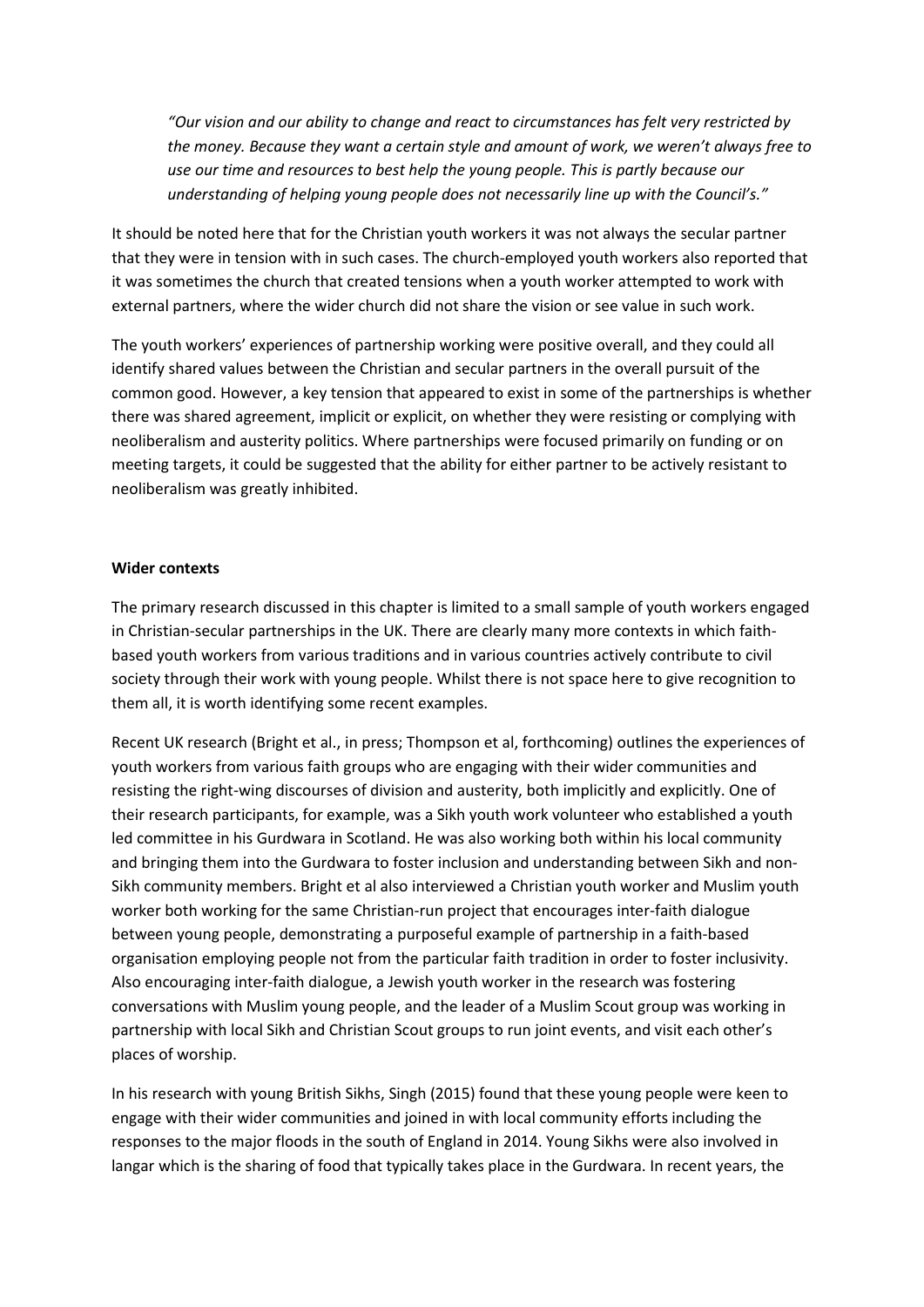number of non-Sikhs attending Gurdwaras to share langar has grown significantly, and they have become an active movement in feeding the homeless. Singh outlines how this is happening on a global level with the UK's 250 Gurdwaras alone serving an estimated 5000 meals to non-Sikhs each week. Singh also identifies how some young Sikhs have been involved in taking langar out of the Gurdwara into their wider communities to operate as food banks feeding those living in poverty. He identifies examples of this in the UK, Canada, and the USA.

There are however very real challenges to fostering these forms of practice. The neoliberal climate often pits different groups against each other in competing for funding, establishing who owns certain 'outcomes' and identifying whose work is having most impact or 'return'. Alongside this, divisive policy such as counter-extremism legislation exacerbates tensions between different groups. Khan (2013) outlines how the Preventing Violent Extremism legislation in the UK creates suspicion and stigma and isolates Muslim young people and communities in particular. This climate of suspicion and fear also impacts on other groups. Recent media reporting in the UK, Canada and elsewhere suggests Sikh communities have faced a similar backlash to Muslim groups. Inspection and monitoring of all faith-based providers working with children and young people is promised by the UK's Counter-extremism Strategy (Home Office, 2015). These tensions, however, only make partnerships and shared understandings more crucial to subverting the climate of fear, fostering dialogue and understanding, and breaking down divisions. In this regard, faith-based youth work has a distinct role to play in engaging with civil society, working towards the common good and challenging inequalities (Pimlott, 2015a; 2015b).

#### **Conclusion**

Faith-based youth work has a long history of contributing to civil society, and recent years have seen an increase in faith groups working in partnership with other stakeholders in the pursuit of the common good (Pimlott, 2015b). Featherstone et al's (2011) concept of 'progressive localism' offers a useful framework for understanding the potential of such partnerships to resist inequality and effect change. It is a concept that fits most closely with the examples of the more mutually negotiated, equal partnerships explored here that go some way to subverting neoliberalism by prioritising collaboration over competition. The potential impact of such progressive partnerships lies in how far they move beyond a passive plugging of gaps in provision towards an active resistance and subversion of neoliberal culture.

Although the Christian youth workers in the study explored here were perhaps less focused on outcomes and targets than their secular partners, they did, at times, speak the language of neoliberalism when discussing their partnership work. They recognised where partners were "more interested in profile, money, targets, etcetera" and how they contribute to this. There was a sense among some of the Christian youth workers of being used for such outcomes at times. However, when discussing the shared values of the work, they did not draw on bureaucratic or neoliberal language such as 'funders' targets', but on positive, asset-focused ideas and concepts that fit with the idea of working for the common good such as 'believing in young people' and 'creating community'.

These partnerships are, arguably, the future of progressive faith-based youth work that engages civil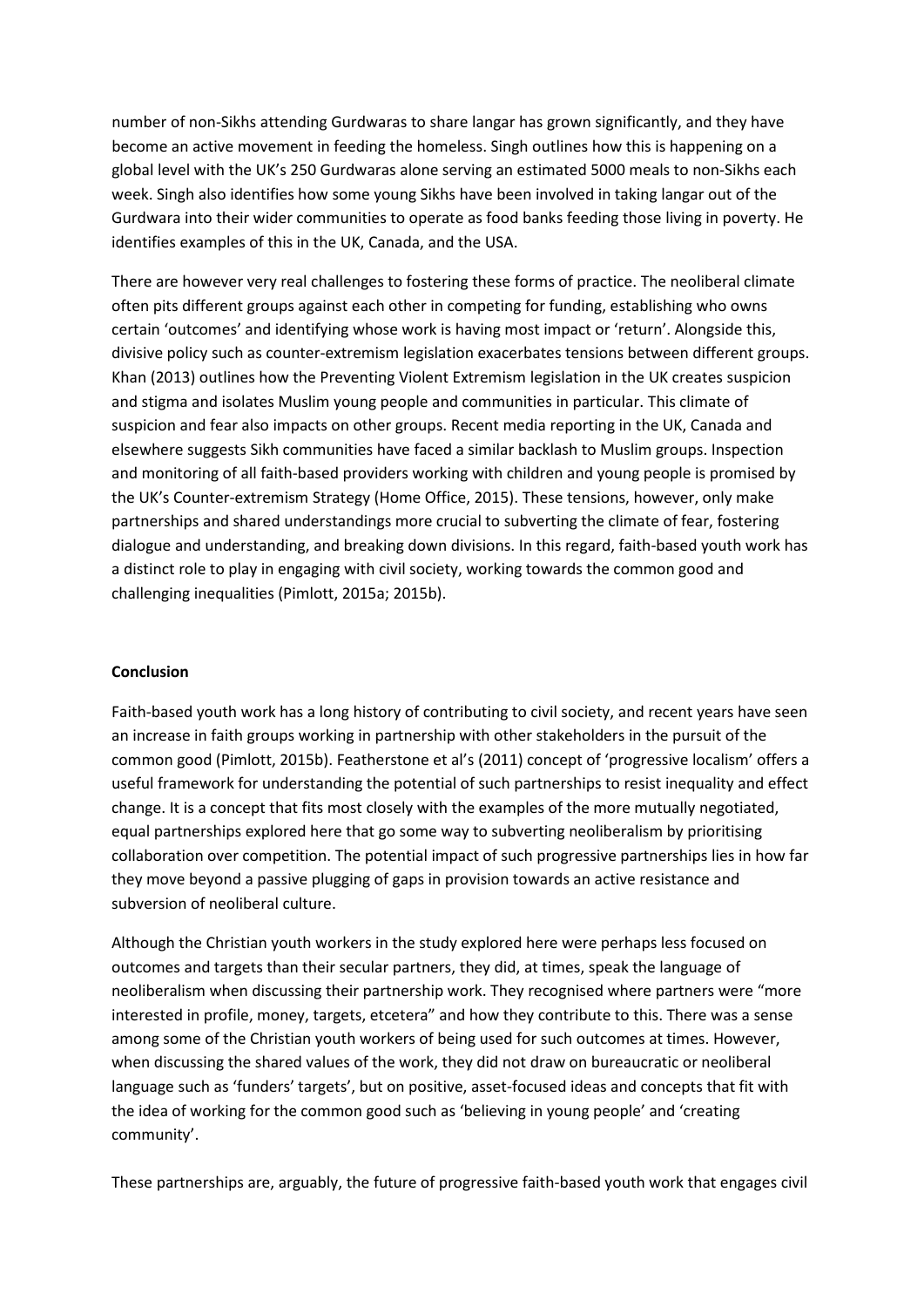society and supports the wider youth work sector. Moving into the future, more integrated models of training and practice would support the development of these progressive partnerships as a mainstream approach to youth work. This is a new and innovative area of practice that has real potential to develop into a framework for a more integrated approach to youth work where colleagues from different traditions and backgrounds can support each other, break down division and intolerance and work holistically with diverse groups of young people. Secular and faith-based youth workers have historically worked and trained separately, with even inter-faith work not engaging with non-religious partners.

As such partnerships continue to increase, they need to develop an ongoing resilience to the neoliberal climate which often encourages competitiveness over collaboration. They need to foster genuine collaboration, mutual support and the pursuit of shared values for the good of young people. This was present in the youth workers' narratives in this research through their identification of shared values such as working together and building community. Youth work has a history of political and radical practice both in the secular and faith-based sectors (de St Croix, 2010; Pimlott, 2015a). As such, albeit not without tensions, these progressive partnerships have the potential to move into the future as active agents in the subversion of neoliberalism, the championing of social justice, and in the fight against growing inequality.

#### **Acknowledgement**

The primary research data outlined in this chapter was originally used in a shorter article entitled 'The friends you never call' published in the Christian youth work magazine, *Youthwork,* in April 2016.

### **References**

Brierley, D. (2003) *Joined up: An introduction to youthwork and ministry.* Carlisle, Cumbria: Spring Harvest Publishing/Authentic Lifestyle.

Bright, G., Thompson, N., Hart, P and Hayden, B. (in press) Faith-based Youth Work: Education, Engagement and Ethics. in Alldred, P., Cullen, F., Edwards, K. and Fusco, D. The Sage Handbook of Youth Work Practice. London: Sage.

Clayton, M.-A., and Stanton, N. (2008) The changing world's view of Christian youthwork. *Youth & Policy* 100**,** 109–128.

Coburn, A. and Gormally, S. (2017) Beyond Brexit: The impact of leaving the EU on the youth work sector. *Youth and Policy*, available at: http://www.youthandpolicy.org/articles/beyond-brexit-theimpact-of-leaving-the-eu-on-the-youth-work-sector/

Collins-Mayo, S., Mayo, B. Nash, S. and Cocksworth, C. (2010) *The faith of generation Y.* London: Church House Publishing.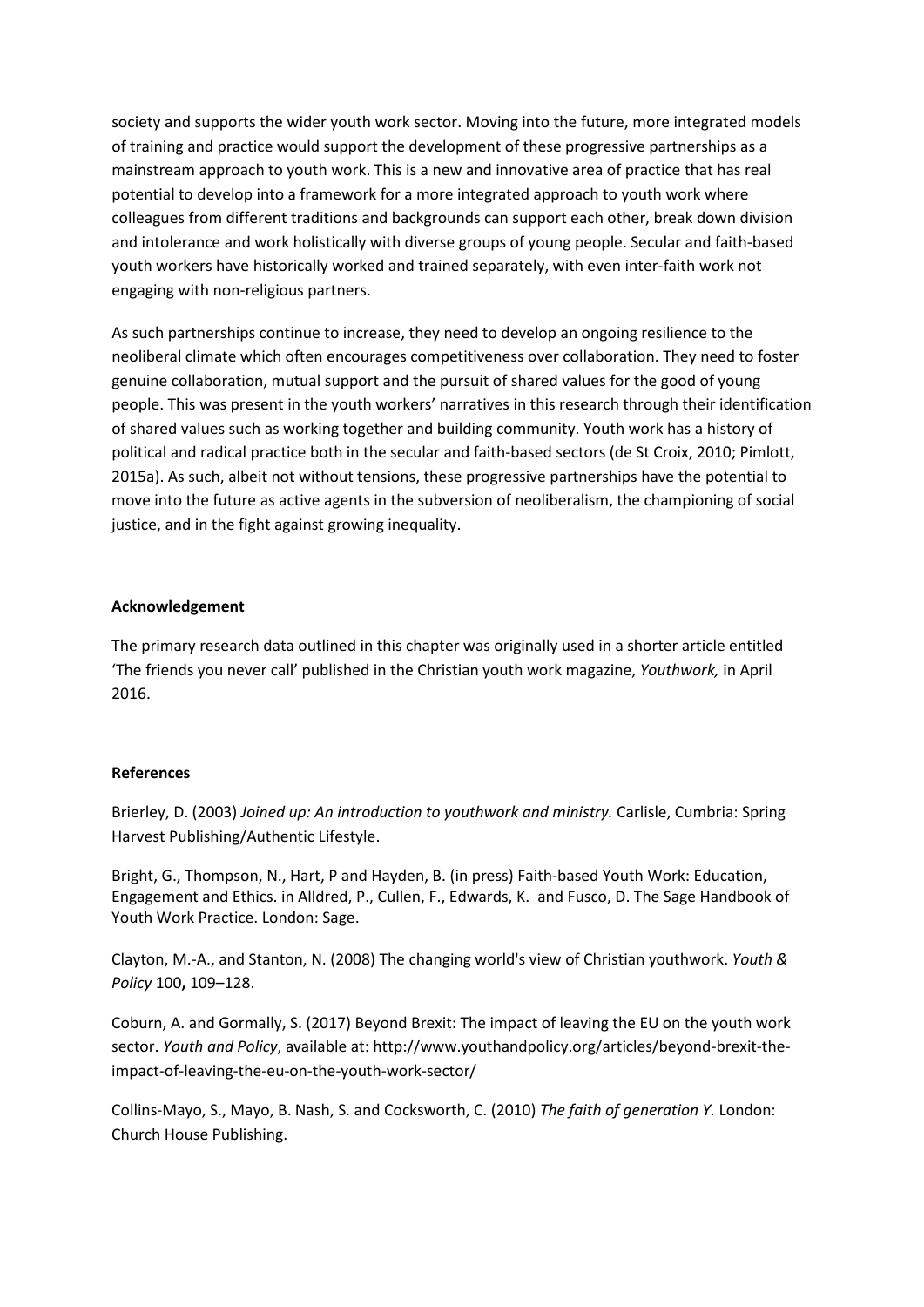de St Croix, T. (2010) Taking Sides: Dilemmas and Possibilities for Radical Youth Work. In Belton, B. *Radical Youth Work*, Lyme Regis: Russell House.

Featherstone, D., Ince, A., MacKinnon, D., Strauss, K. and Cumbers, A. (2011) Progressive localism and the construction of political alternatives. *Transactions of the Institute of British Geographers*, 37, pp. 177-82.

Hamid, S. (2006) Models of Muslim Youthwork: Between reform and empowerment. *Youth and Policy*, No. 92, pp. 81-89.

Green, M. (2006) *A Journey of Discovery: Spirituality and Spiritual Development in Youth Work,*  Leicester, The National Youth Agency.

Hart, P. (2016) Attitudes towards working 'Out-of- hours' with Young People: Christian and Secular Perspectives. *Youth and Policy* 115 43-62

Home Office (2015) Counter-extremism Strategy, London: Crown copyright.

HM Government (2011) Positive for Youth, London: Crown copyright.

In Defence of Youth Work (2009) The Open Letter. Available at: https://indefenceofyouthwork.com/the-in-defence-of-youth-work-letter-2/

Jeffs, T. (2015) 'What sort of future?' in Stanton, N. (Ed.) Innovation in Youth Work. London: YMCA George Williams College.

Jeffs, T. (1982) Youth and Community Service and the Cuts. *Youth and Policy*, No. 1, pp. 19-27.

Jeffs, T. and Smith, M.K. (2006) Where is Youth Matters taking us? *Youth and Policy*, No. 91, 23-40.

Jeffs, T. and Smith, M.K. (1993) 'Getting the Job Done: training for youth work – past, present and future' in *Youth and Policy* No. 40, pp. 10-32.

Jeffs, T. and Smith, M.K. (1990) Youth Work, Youth Service and the next Few Years. *Youth and Policy*, No. 31, pp.21-29.

Jeffs, T. and Smith, M.K. (1987) 'What future for initial training?' in *Youth and Policy* No. 20, pp. 7- 14.

Jeffs, T. and Spence, J. (2011) 'The Development of Youth Work with Girls and Young Women in the Nineteenth Century'. In Gilchrist, R., Hodgson, T., Jeffs, T., Spence, J., Stanton, N. and Walker, J. (eds.) *Reflecting on the Past: Essays in the History of Youth and Community Work*. Lyme Regis: Russell House.

Jeffs, Tony and Spence, Jean (2008) 'Farewell to all that? The uncertain future of youth and community work education' in *Youth and Policy* No. 97/98 (Autumn 2007/Winter 2008) pp. 135-166.

Khan, M. G. (2013) *Young Muslims, Pedagogy and Islam*, Bristol: Policy Press.

Lynn, R. W. & Wright, E. (1971) *The Big Little School: Two Hundred Years of the Sunday School,* New York, Harper and Row.